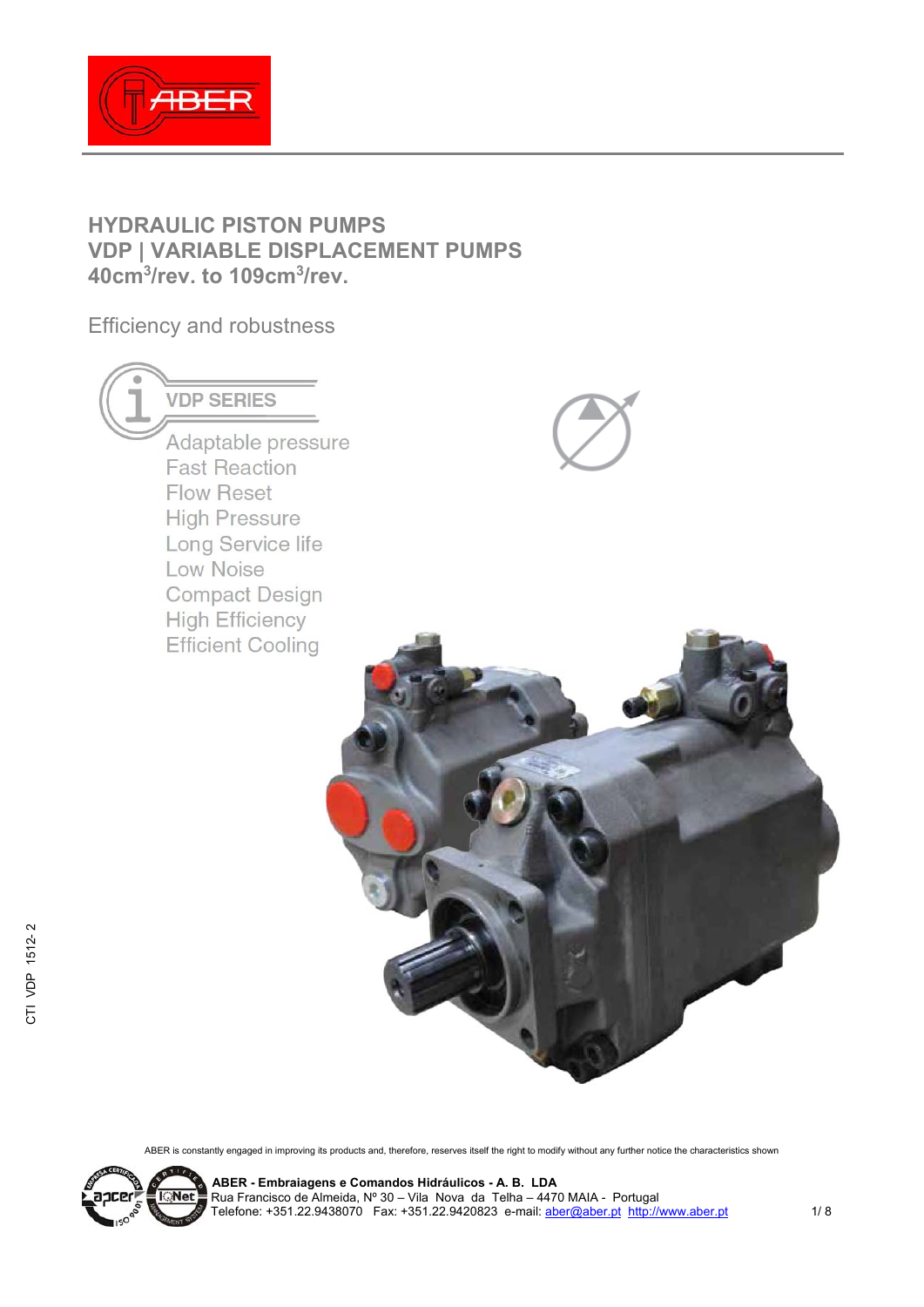

#### **General information**

VDP Series is a variable displacement axial piston pump designed to use in open circuits. They are available from 40 to 109 cm3/rev. and with a nominal pressure of 400 bar. They can be assembled directly into the truck power take off (PTO).

#### **Contents**

ABER is constantly engaged in improving its products and, therefore, reserves itself the right to modify without any further notice the characteristics shown



CTI VDP 1512- 2

CTI VDP 1512-2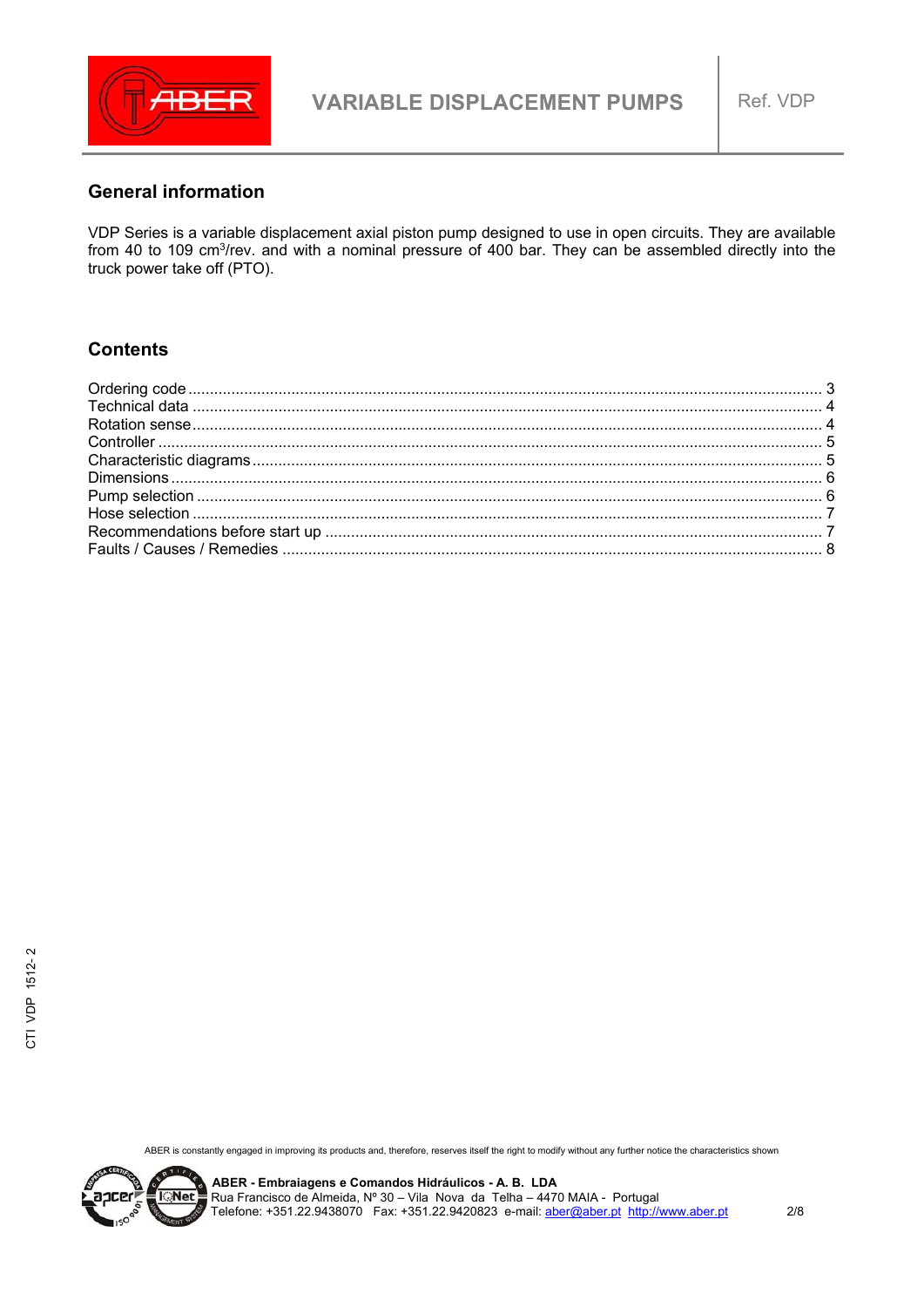

# **Ordering code**

| <b>VDP</b>                                             | 40                                                           | $\mathsf{R}$                 |                   |           |                          |           |             |              |                |
|--------------------------------------------------------|--------------------------------------------------------------|------------------------------|-------------------|-----------|--------------------------|-----------|-------------|--------------|----------------|
| 01                                                     | 02                                                           | 03                           | 04                | 05        | 06                       | 07        | 08          | 09           |                |
|                                                        |                                                              |                              |                   |           |                          |           |             |              |                |
| <b>Series</b>                                          |                                                              |                              |                   |           |                          |           |             |              |                |
| 01                                                     | Variable displacement pump, swash plate design, open circuit |                              |                   |           |                          |           | <b>VDP</b>  |              |                |
| Size                                                   |                                                              |                              |                   |           |                          |           |             |              |                |
| 02                                                     | Displacement, cm <sup>3</sup> /rev.                          |                              |                   | 40        | 60                       | 76        | 92          | 109          |                |
|                                                        |                                                              |                              |                   |           |                          |           |             |              |                |
| <b>Rotation sense</b>                                  |                                                              |                              |                   |           |                          |           |             |              |                |
| 03<br>Viewed from drive shaft                          |                                                              |                              | Right (clockwise) |           |                          |           |             | $\mathsf{R}$ |                |
|                                                        |                                                              |                              |                   |           | Left (counter-clockwise) |           |             |              | L              |
|                                                        |                                                              |                              |                   |           |                          |           |             |              |                |
| Mounting flange                                        |                                                              | ISO 7653-1985, type D direct |                   | 40        | 60                       | 76        | 92          | 109          |                |
|                                                        | coupling                                                     |                              |                   | $\bullet$ | $\bullet$                | $\bullet$ | $\bullet$   | $\bullet$    | $\mathbf 0$    |
| 04                                                     |                                                              | SAE J744, C 2 holes          |                   | $\circ$   | $\circ$                  | $\circ$   | $\circ$     | $\circ$      | C <sub>2</sub> |
|                                                        | SAE J744, C 4 holes                                          |                              |                   | $\circ$   | $\circ$                  | $\circ$   | $\circ$     | $\circ$      | C <sub>4</sub> |
|                                                        |                                                              | ISO 3019, 4-h Ø125           |                   | $\circ$   | $\circ$                  | $\circ$   | $\circ$     | $\circ$      | I.             |
|                                                        |                                                              |                              |                   |           |                          |           |             |              |                |
| <b>Drive Shaft</b>                                     |                                                              |                              | 40                | 60        | 76                       | 92        | 109         |              |                |
|                                                        |                                                              | Splined DIN 5462, B8x32x36   |                   | $\bullet$ | $\bullet$                | $\bullet$ | $\bullet$   | $\bullet$    | $\mathbf 0$    |
| 05                                                     | Splined SAEJ744, 14T 12/24<br>DP-SAE C                       |                              | $\circ$           | $\circ$   | $\circ$                  | $\circ$   | $\circ$     | $\mathsf{C}$ |                |
|                                                        | Splined DIN 5480,<br>W35x2x16x9g                             |                              |                   | $\circ$   | $\circ$                  | $\circ$   | $\circ$     | $\circ$      | A              |
|                                                        |                                                              |                              |                   |           |                          |           |             |              |                |
| Line ports                                             |                                                              |                              | 40                | 60        | 76                       | 92        | 109         |              |                |
|                                                        | (BSP)                                                        | ISO DIN 228, G threads       |                   | $\bullet$ | $\bullet$                | $\bullet$ | $\bullet$   | $\bullet$    | $\pmb{0}$      |
| 06                                                     | <b>SAE J514</b>                                              |                              |                   | $\circ$   | $\circ$                  | $\circ$   | $\circ$     | $\circ$      | 4              |
|                                                        | Metric                                                       |                              |                   | $\circ$   | $\circ$                  | $\circ$   | $\circ$     | $\circ$      | 3              |
| Controllers                                            |                                                              |                              |                   |           |                          |           |             |              |                |
| 07                                                     | Load-sensing controller                                      |                              |                   |           |                          |           | $\mathbf 0$ |              |                |
| Special functions                                      |                                                              |                              |                   |           |                          |           |             |              |                |
| 08                                                     | Without stroke limitation                                    |                              |                   |           |                          |           |             | 0            |                |
| Seals                                                  |                                                              |                              |                   |           |                          |           |             |              |                |
| 09                                                     | NBR shaft seal                                               |                              |                   |           |                          |           | 0           |              |                |
| • Standard version<br><b>O Available under request</b> |                                                              |                              |                   |           |                          |           |             |              |                |

Other combinations can be made, for more information please consult ABER.

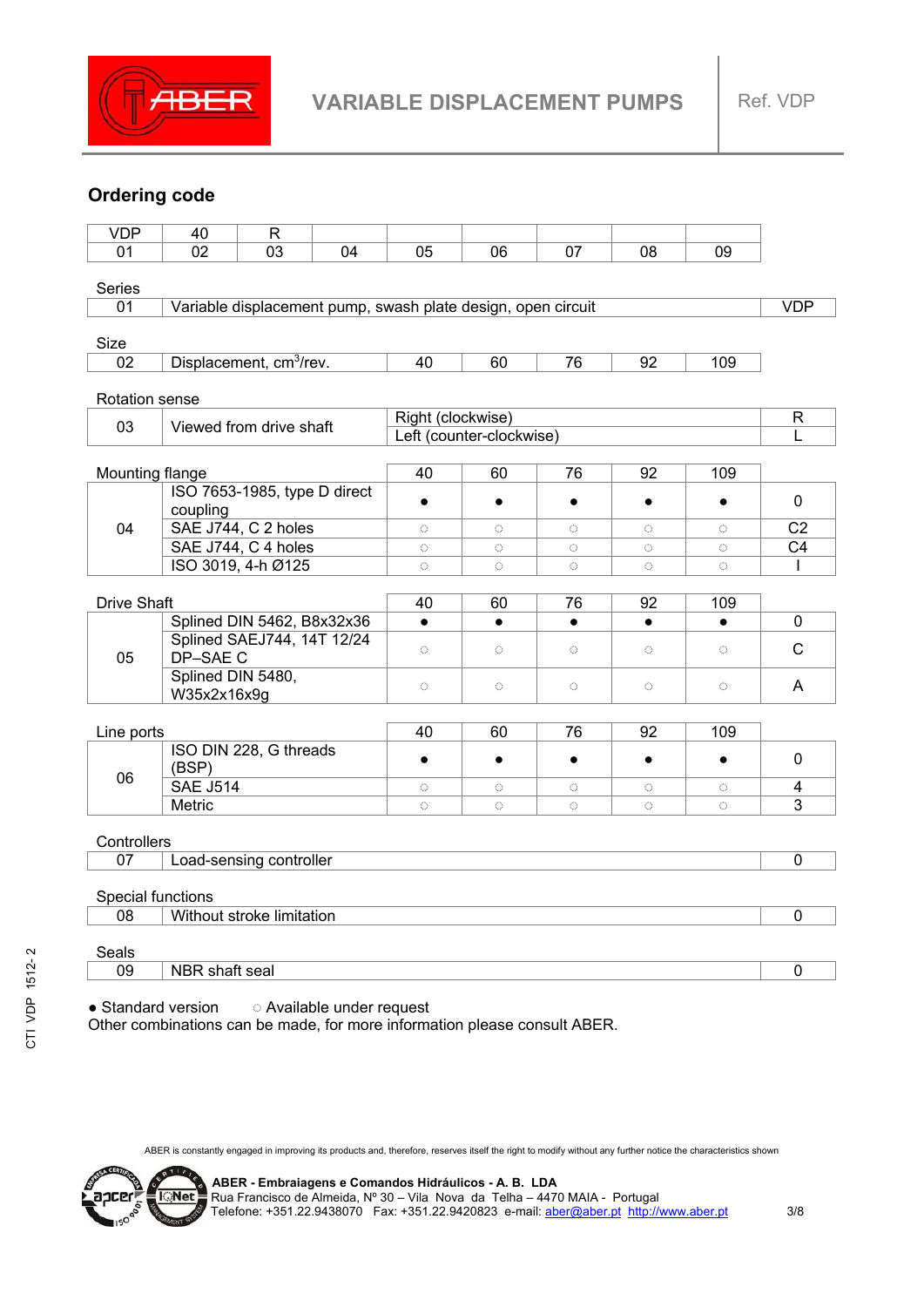

## **Technical data**

| Displacement                           | cm <sup>3</sup> /rev. | 40.1                                                     | 60.6  | 76.4  | 92.6  | 109.4 |
|----------------------------------------|-----------------------|----------------------------------------------------------|-------|-------|-------|-------|
| Nominal pressure                       | bar                   | 400                                                      | 400   | 400   | 400   | 400   |
| Max intermittent pressure (1)          | bar                   | 450                                                      | 450   | 450   | 450   | 450   |
| Max. rotation speed (2)                | rpm                   | 3100                                                     | 2600  | 2300  | 2000  | 1700  |
| Min. rotation speed                    | rpm                   | 500                                                      | 500   | 500   | 500   | 500   |
| Mass inertia torque (rotary group)     | kg.m <sup>2</sup>     | 0.009                                                    | 0.009 | 0.009 | 0.009 | 0.009 |
| Weight torque                          | Nm                    | 34.99                                                    | 35.02 | 35.03 | 35.05 | 35.07 |
| Weight                                 | kg                    | 27                                                       | 27    | 27    | 27    | 27    |
| Recommended fluids                     |                       | mineral oils type ISO HM or DIN 51524-2 HLP              |       |       |       |       |
| Recommended viscosity range            |                       | 16 to 36 cSt (mm <sup>2</sup> /s) at working temperature |       |       |       |       |
| Limits viscosity range                 |                       | 10 to 400 cSt ( $mm^2$ /s)                               |       |       |       |       |
| Start-up viscosity range, without load |                       | 400 to $1500$ cSt (mm <sup>2</sup> /s)                   |       |       |       |       |
| Filtration requirements <sup>(3)</sup> |                       | ISO 4406 19/17/14                                        |       |       |       |       |
| Ambient temperature                    |                       | -40 $^{\circ}$ C to +60 $^{\circ}$ C                     |       |       |       |       |
| Oil temperature                        |                       | -25 $^{\circ}$ C to +90 $^{\circ}$ C                     |       |       |       |       |
| Max. housing pressure                  |                       |                                                          |       |       | 3 bar |       |
| Min. inlet pressure                    | $0.85$ bar abs        |                                                          |       |       |       |       |

Data contained in this table are rounded, theoretical and without efficiency or tolerances.

(1) Max. 6 seconds per minute.

(2) These values are valid at an absolute pressure of 1 bar in suction port when operating with a mineral oil at a viscosity of 30 mm<sup>2</sup>/s (cSt) and max swash plate angle.

(3) The first filter to be applied into the system must be replaced as soon as it reaches the 50 working hours; after the first replacement, it must be replaced along with the oil or when pressures out of the common are verified in the return.

#### **Rotation sense**



Rotation sense is defined viewed from drive shaft. Pumps must be ordered CCW or CW, and it can't be changed. i

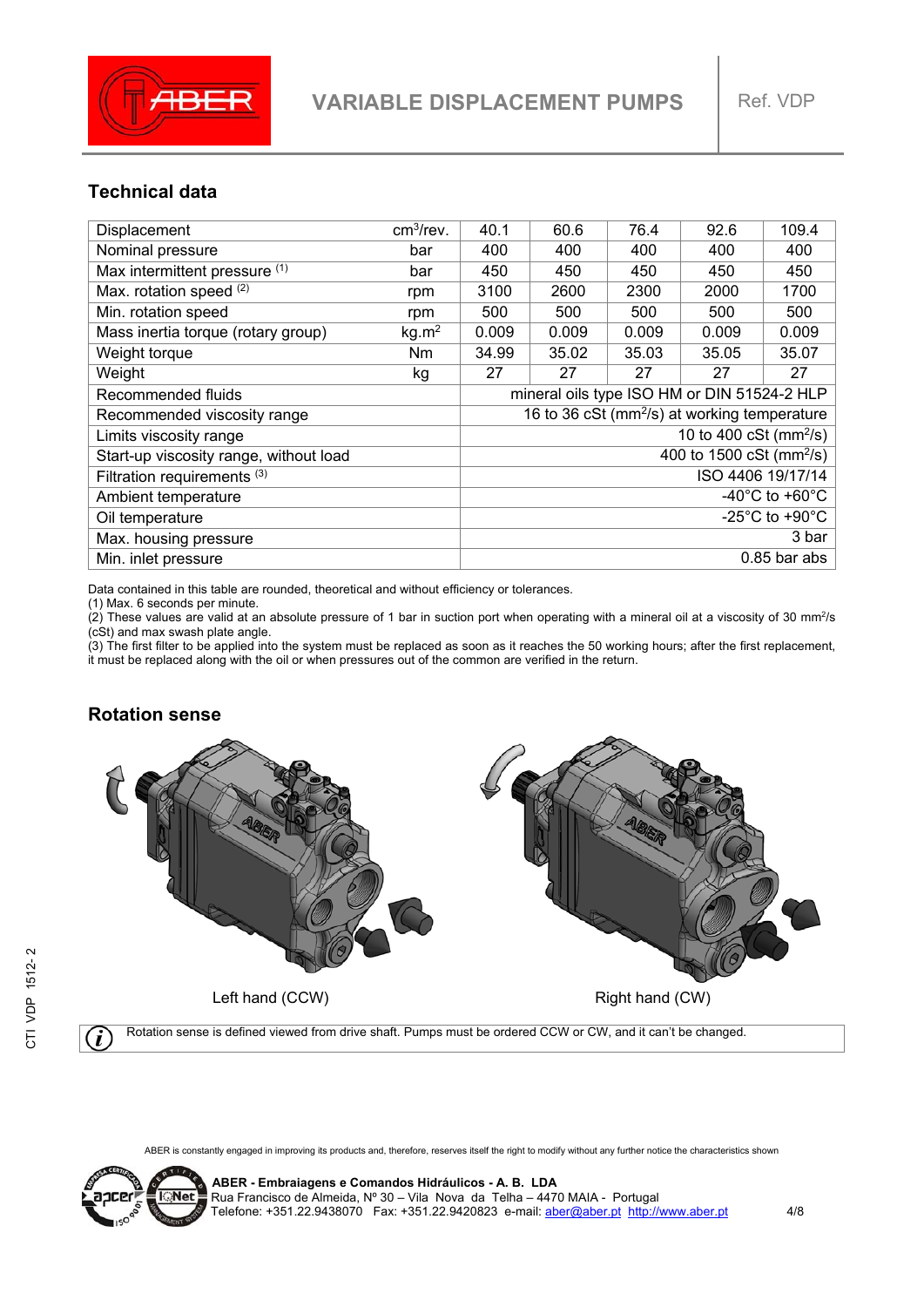

#### **Controller**

Load-sensing controller with integrated pressure limitation and drain line. This command allows control of the required flow regardless of the pump working speed. The differential pressure between the load and the pump outlet is controlled by the LS set adjuster. The pressure limiter allows control of the maximum pressure. Drain line must be connected directly to the tank. This controller permits high fuel saving.



gauge during setting operations.

## **Characteristic diagrams**



These diagrams illustrates theoretical values when operating with max swash plate angle.

ABER is constantly engaged in improving its products and, therefore, reserves itself the right to modify without any further notice the characteristics shown



 **ABER - Embraiagens e Comandos Hidráulicos - A. B. LDA**  Rua Francisco de Almeida, Nº 30 – Vila Nova da Telha – 4470 MAIA - Portugal Telefone: +351.22.9438070 Fax: +351.22.9420823 e-mail: **aber@aber.pt** http://www.aber.pt 5/8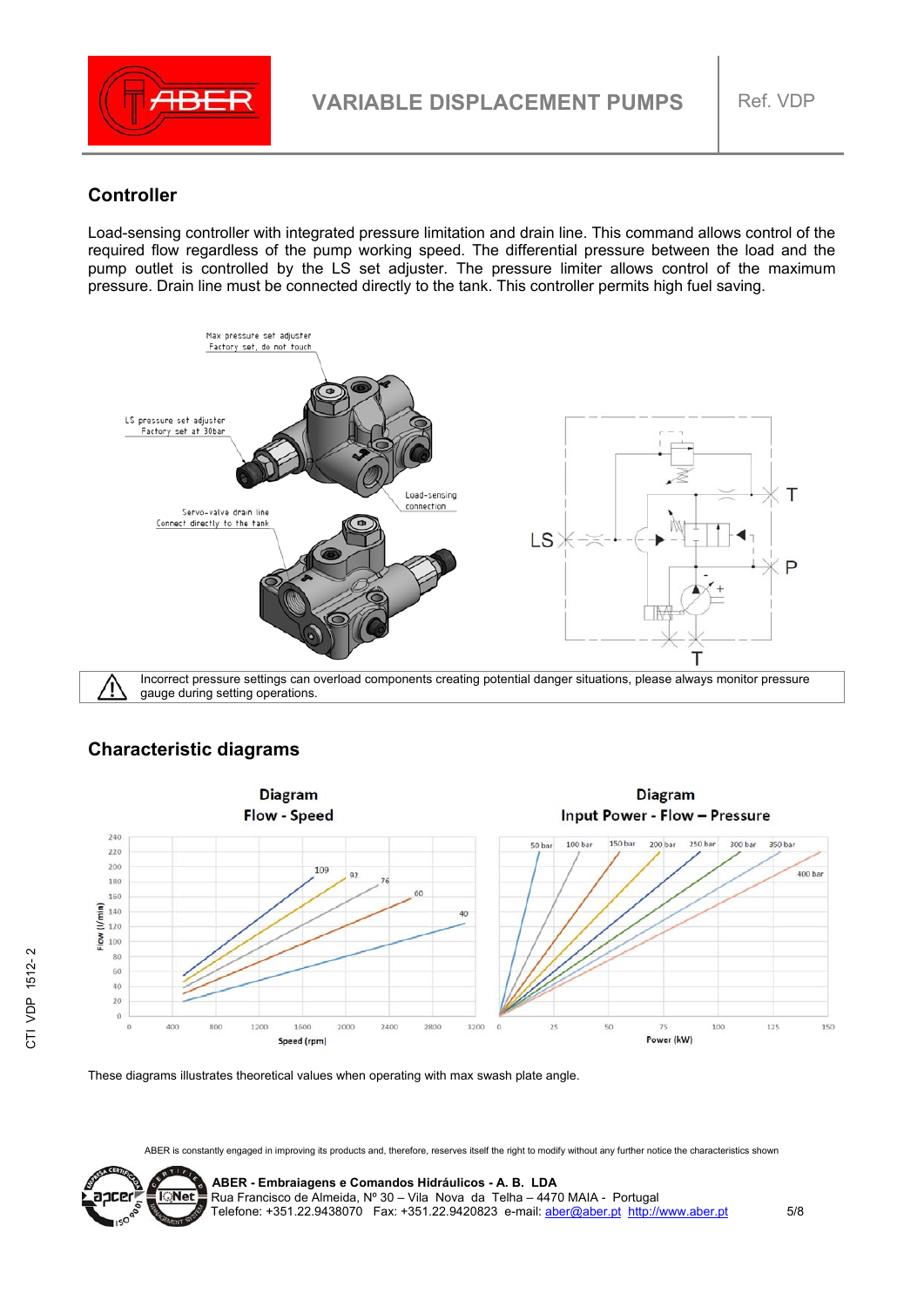

#### **Dimensions**

Standard version - Mounting flange ISO 7653-1985, type D direct coupling / Splined drive shaft DIN 5462, B8x32x36 / Line ports ISO DIN 228, G threads (BSP). Dimensions in mm.



## **Pump selection**

To ensure that the PTO will not be overloaded, and gets the correct flow requirements with the speed of the engine chosen, it is important to use a pump with the right capacity. Pump capacity (D), expressed in  $cm<sup>3</sup>/rev.$ , can be calculated using the following formula:

$$
D = \frac{Q \times 1000}{N \times Z}
$$
  
5.1000  
5.20 - 1000  
5.20 - 1000  
6.20 - 1000  
7.2 - 1000  
7.2 - 1000  
7.2 - 1000  
7.2 - 1000  
8.2 - 1000  
9.2 - 1000  
9.2 - 1000  
10.2 - 1000  
10.2 - 1000  
10.2 - 1000  
10.2 - 1000  
10.2 - 1000  
10.2 - 1000  
10.2 - 1000  
10.2 - 1000  
10.2 - 1000  
10.2 - 1000  
10.2 - 1000  
10.2 - 1000  
10.2 - 1000  
10.2 - 1000  
10.2 - 1000  
10.2 - 1000  
10.2 - 1000  
10.2 - 1000  
10.2 - 1000  
10.2 - 1000  
10.2 - 1000  
10.2 - 1000  
10.2 - 1000  
10.2 - 1000  
10.2 - 1000  
10.2 - 1000  
10.2 - 1000  
10.2 - 1000  
10.2 - 1000  
10.2 - 1000  
10.2 - 1000  
10.2 - 1000  
10.2 - 1000  
10.2 - 1000  
10.2 - 1000  
10.2 - 1000  
10.2 - 1000  
10.2 - 1000  
10.2 - 1000  
10.2 - 1000  
10.2 - 1000  
10.2 - 1000  
10.2 - 1000  
10.2 - 1000  
10.2 - 1000  
10.2 - 1000  
10.2 - 1000  
10.2 - 1000  
10.2 - 1000  
10.2 - 1000  
10.2 - 1000  
10.

In order to not overload the PTO's mechanical units, it is important to calculate the torque and power consumed by the pumps. Torque and power are calculated with the following expressions:



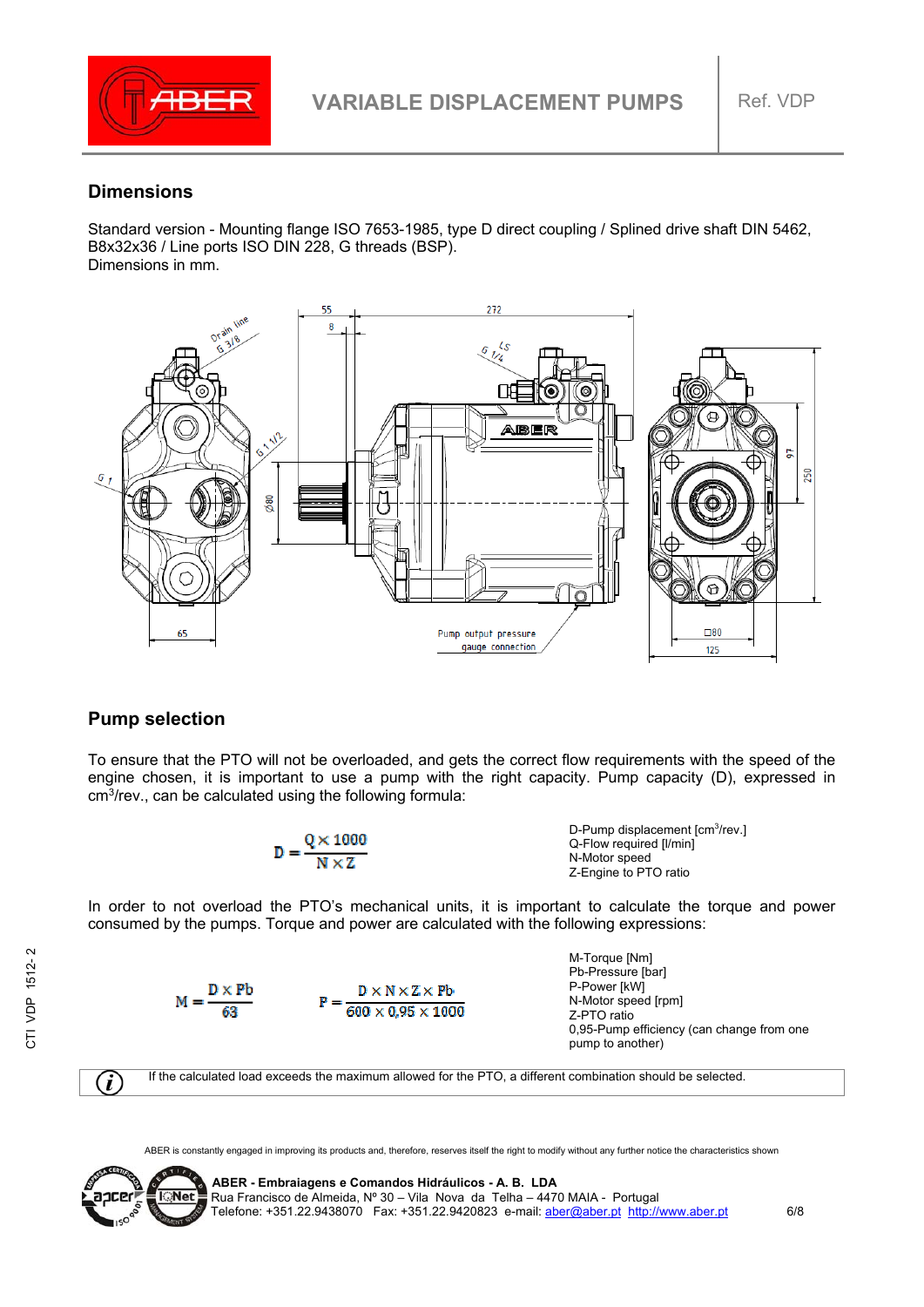

#### **Hose selection**

In order to avoid intense heat generation and cavitation phenomenon that causes noise and deterioration of the pump, ABER recommends the following speeds and dimensions of the hoses. Inlet pressure range must be always respected. LS line should be 10% of the pressure line. Drain line depends from the internal pump pressure it must be at least 15mm. All the hoses must be selected according the pressures.



The recommended speeds and dimensions specified may not be enough when the temperatures are too low, the tank is below the level of the pump, the inlet hose is long or there are many valves and fittings in the inlet hosing. In these cases we recommend increasing the diameter of the hoses and reducing the pump rotation speed.

#### **Recommendations before start up**

- Avoid pump installation above the minimum tank oil level.
- Check PTO direction of rotation. The direction of rotation of the pump must be according to the PTO rotation. Rotation sense is defined viewed from drive shaft. Pumps must be ordered CCW or CW, and it can't be changed.
- Grease spline shaft with solid lubricant before installation. Connect the pump to the PTO (apply 80Nm torque in the tightening nuts). High efforts or shocks are not recommended during the installation. The pump must be connected without making use of any type of tool that forces its assembly. In driving gear application and couplings use circlips and/ or washers with one M10 screw and locking fluid (70Nm). During the installation always leave the inlet port in a higher or equal level than outlet port. This increases the pump life.
- Remove all protection covers from the threaded holes (inlet/outlet/drain line/load-sensing). Apply the inlet and outlet fittings into the pump (query the tightening information from the fittings manufacturer). Connect the outlet and the inlet pipes to the accessories (always respect recommended hoses)
- Before start-up, the housing must be filled with the same hydraulic fluid used in the system. Re-fit drain plug and torque to 50Nm. Never run the pump dry.